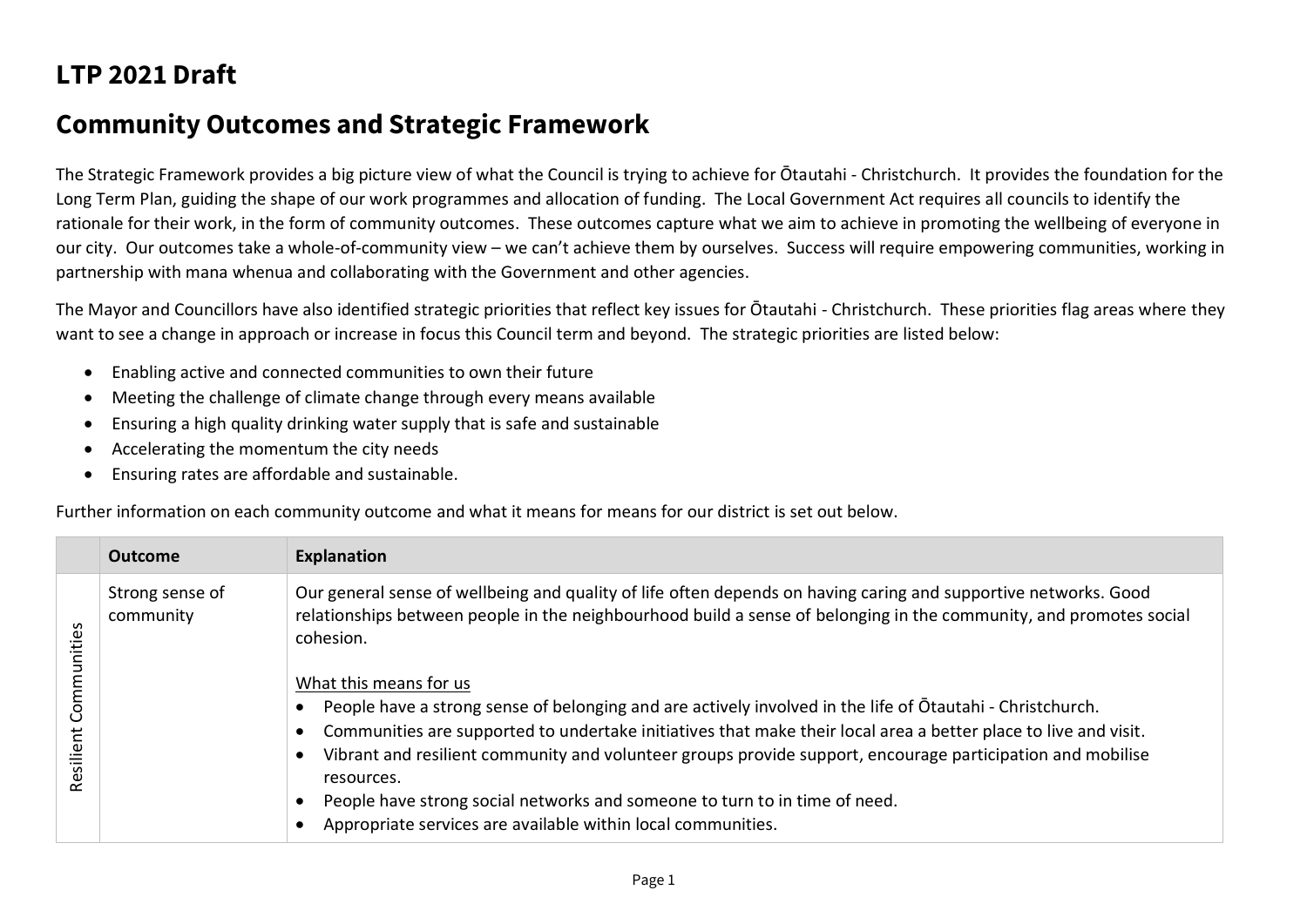|  | <b>Outcome</b>                        | <b>Explanation</b>                                                                                                                                                                                                                                                                                                                                                                                                                                                                                                                                                                                                                                                                                                                                                                                                                                                                                                                                                                                                                                                                                                                                                                                                                                                                                                                                                                                                   |
|--|---------------------------------------|----------------------------------------------------------------------------------------------------------------------------------------------------------------------------------------------------------------------------------------------------------------------------------------------------------------------------------------------------------------------------------------------------------------------------------------------------------------------------------------------------------------------------------------------------------------------------------------------------------------------------------------------------------------------------------------------------------------------------------------------------------------------------------------------------------------------------------------------------------------------------------------------------------------------------------------------------------------------------------------------------------------------------------------------------------------------------------------------------------------------------------------------------------------------------------------------------------------------------------------------------------------------------------------------------------------------------------------------------------------------------------------------------------------------|
|  | Active participation in<br>civic life | Cities work best when residents are actively involved in shaping the city of the future. Participation in community<br>initiatives and wider city processes supports wellbeing. The Council strives to give our diverse communities meaningful<br>opportunities to have their say and contribute to decisions on issues important to them. The Council is committed to<br>continuing to build its governance partnership with Ngai Tahu Papatipu Rūnanga, based on mutual understanding and<br>respect.<br>What this means for us<br>People and organisations are listened to and valued<br>$\bullet$<br>Residents have opportunities to be involved in decisions that are important to them<br>$\bullet$<br>Community-led decision-making complements Council decision-making<br>The Council establishes, maintains and improves opportunities for Māori to participate in decision-making<br>$\bullet$<br>Māori are involved in decision-making from the beginning, in areas of mutual interest, especially in significant<br>decisions relating to the environment, social and economic recovery                                                                                                                                                                                                                                                                                                                  |
|  | Safe and healthy<br>communities       | The Council has wide-ranging responsibilities for keeping our communities safe and healthy in both our built and natural<br>environment. Community and individual safety has many dimensions, including feeling safe from crime. Safe<br>communities can give people a sense of belonging and being valued.<br>There are also many dimensions to community and individual health and wellbeing (physical, social, spiritual, mental and<br>emotional). Partnership and collaboration with government and community organisations is critical to supporting<br>healthy people and communities. Local leadership at every level and strong community networks are key elements in<br>safe communities and they are also crucial to building community resilience.<br>The city needs to be well prepared for natural hazards and other shocks and stressors. Working with residents to<br>develop planning responses that are appropriate to each community is essential for helping us prepare for future<br>challenges.<br>What this means for us<br>Ōtautahi - Christchurch has a safe and healthy built and natural environment<br>Council services support and enable good public health<br>$\bullet$<br>People feel safe in their homes, neighbourhoods and the central city<br>$\bullet$<br>Community facilities and public places are safe, healthy, and welcoming<br>People have active and healthy lifestyles |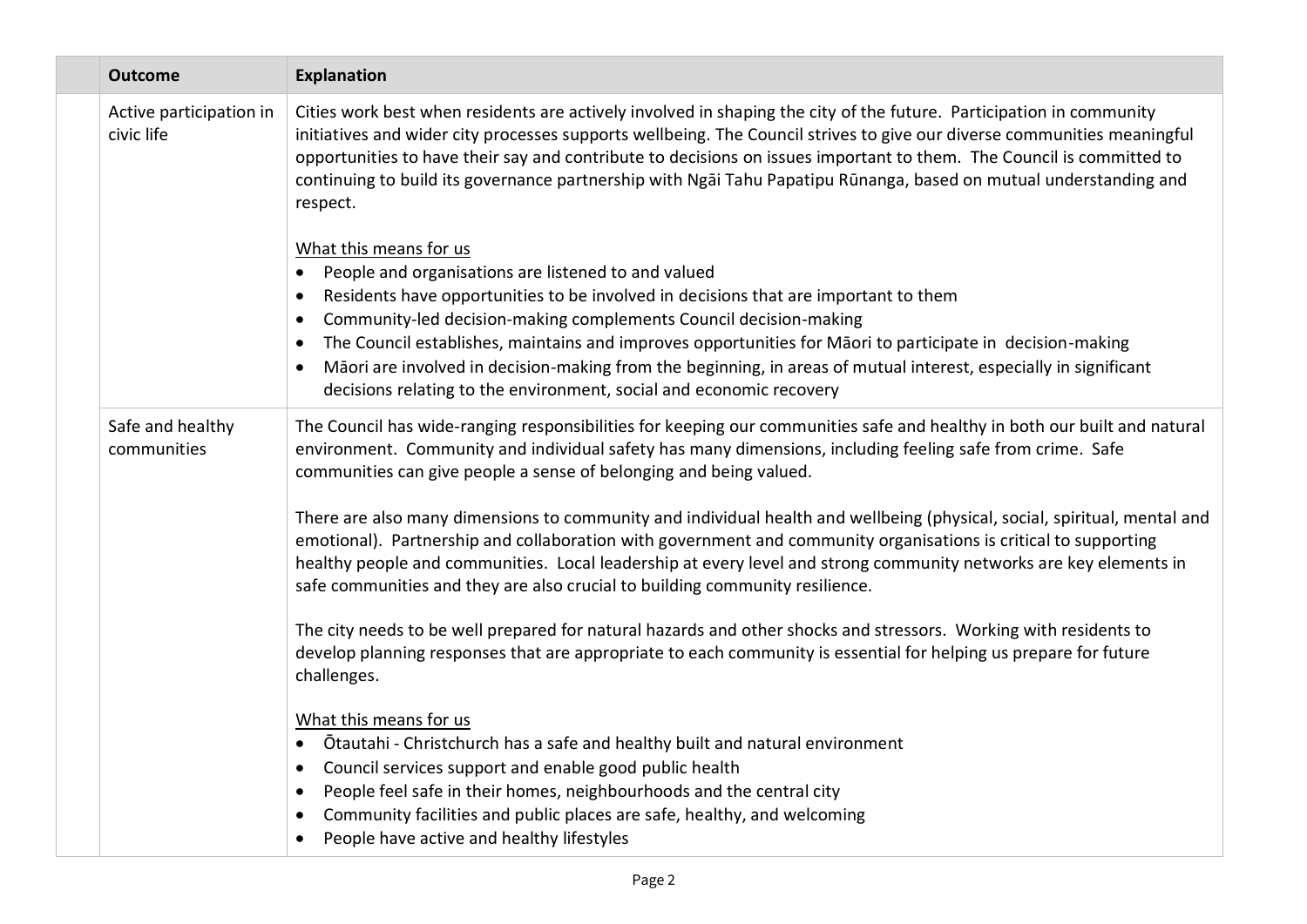|  | <b>Outcome</b>                                                                             | <b>Explanation</b>                                                                                                                                                                                                                                                                                                                                                                                                                                                                                                                                                                                                                                                                                                                                                  |
|--|--------------------------------------------------------------------------------------------|---------------------------------------------------------------------------------------------------------------------------------------------------------------------------------------------------------------------------------------------------------------------------------------------------------------------------------------------------------------------------------------------------------------------------------------------------------------------------------------------------------------------------------------------------------------------------------------------------------------------------------------------------------------------------------------------------------------------------------------------------------------------|
|  |                                                                                            | The city is well-prepared for future challenges<br>$\bullet$<br>Our resilient communities have a good understanding of the city's natural hazard risks<br>Our resilient communities help us to respond to and recover from shocks and stressors                                                                                                                                                                                                                                                                                                                                                                                                                                                                                                                     |
|  | Celebration of our<br>identity through arts,<br>culture, heritage,<br>sport and recreation | Being able to participate in the arts, cultural or heritage activities, and/or sports and recreation are very important to<br>individual and community wellbeing. Our individual and collective sense of identify and belonging is enhanced by<br>participating in and enjoying these activities, which build connections with other people and to places.                                                                                                                                                                                                                                                                                                                                                                                                          |
|  |                                                                                            | The Council has a leadership role in making Otautahi - Christchurch a city where diversity is welcomed and celebrated.<br>The Council is also committed to a partnership relationship with Ngai Tahu Papatipu Rūnanga which recognises that they<br>are mana whenua for the Otautahi - Christchurch district. As mana whenua, Ngai Tahu has the longest association with<br>many places and resources in the district, including settlements, transport routes, gardens, urupā (burial grounds), and<br>places of importance for mahinga kai (food and resources). .                                                                                                                                                                                                |
|  |                                                                                            | What this means for us<br>• Ōtautahi - Christchurch is an inclusive multicultural and multilingual city that honours Te Tiriti o Waitangi – a city<br>where all people belong<br>We recognise that Ngai Tahu Papatipu Rūnanga are mana whenua for the Ōtautahi - Christchurch district<br>$\bullet$<br>We value diversity and treat all groups and cultures with respect<br>$\bullet$<br>Everyone feels welcome in the city and has a place or an activity where they can be themselves<br>Our heritage is a taonga and should be collectively valued and protected, celebrated and shared<br>Sites and places of cultural significance are respected and preserved<br>Arts, cultural, sporting and recreational opportunities are available to all our communities |
|  | Valuing the voices of<br>all cultures and ages<br>(including children)                     | The Council's vision for the city is that Otautahi - Christchurch is a city of opportunity for all, open to new ideas, new<br>people and new ways of doing things. We want to be an inclusive, connected city. It is important to the Council to take<br>an inter-generational approach to issues, prioritising the social, economic, environmental and cultural wellbeing of the<br>community now and into the future.<br>What this means for us<br>Ōtautahi - Christchurch has resilient, inclusive communities that build positive relationships, enhance understanding<br>of human rights, and resist discrimination and racism                                                                                                                                 |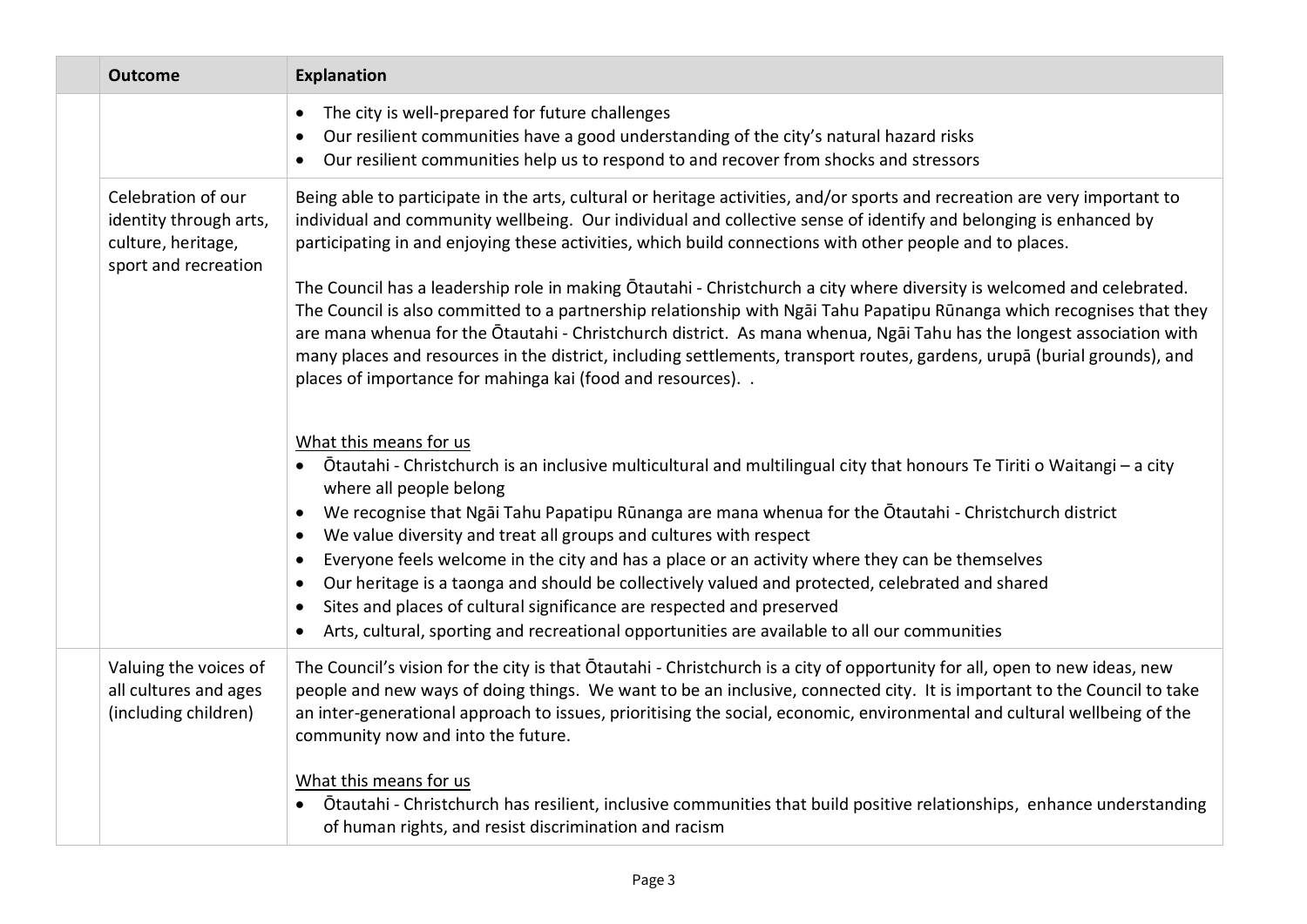|               | <b>Outcome</b>                                                                      | <b>Explanation</b>                                                                                                                                                                                                                                                                                                                                                                                                                                                                                                                                                                                                                                                                                                                                         |
|---------------|-------------------------------------------------------------------------------------|------------------------------------------------------------------------------------------------------------------------------------------------------------------------------------------------------------------------------------------------------------------------------------------------------------------------------------------------------------------------------------------------------------------------------------------------------------------------------------------------------------------------------------------------------------------------------------------------------------------------------------------------------------------------------------------------------------------------------------------------------------|
|               |                                                                                     | All communities have equitable access to Council services and resources, and their voices are heard and valued<br>There are tailored opportunities for diverse communities to have their say and to shape decision-making on issues<br>they care about<br>Barriers to participation are identified and removed, especially for under-represented communities<br>Our children and young people have opportunities to be heard, and their views are valued<br>The needs of current and future generations are taken into account in city decision-making                                                                                                                                                                                                     |
| Liveable city | Vibrant and thriving<br>city centre                                                 | For Otautahi - Christchurch to thrive and prosper as a modern, sustainable, 21st century city, it is vital that the central<br>city is an attractive destination for people to visit, work and live<br>What this means for us<br>We have a central city which is:<br>• the thriving centre of an international city<br>a vibrant people-focused place - day and night<br>a community with growing, liveable central city neighbourhoods.<br>a place where residents and visitors enjoy being                                                                                                                                                                                                                                                               |
|               | Sustainable suburban<br>and rural centres                                           | A network of strong district and neighbourhood centres provide accessible services and facilities for communities and<br>can be focal points for local economic activity. As places for people, they are well-designed, accessible and safe.<br>What this means for us<br>People can meet most of their regular and everyday needs nearby<br>Our centres maintain a good mix of social and economic uses around which new businesses investment is attracted<br>People choose to spend time in their local centres, encouraging social interaction and participation that strengthens<br>the community identity<br>Communities and local businesses are encouraged to take leadership in building community loyalty to what's on offer<br>in local centres |
|               | A well connected and<br>accessible city<br>promoting active and<br>public transport | Our transport system supports community wellbeing and the liveability of the city, and needs to be able to adapt to do<br>this. The transport system must enable participation in economic and social opportunities; protect people from harm;<br>support economic activity and be able to transition to low carbon transport options.                                                                                                                                                                                                                                                                                                                                                                                                                     |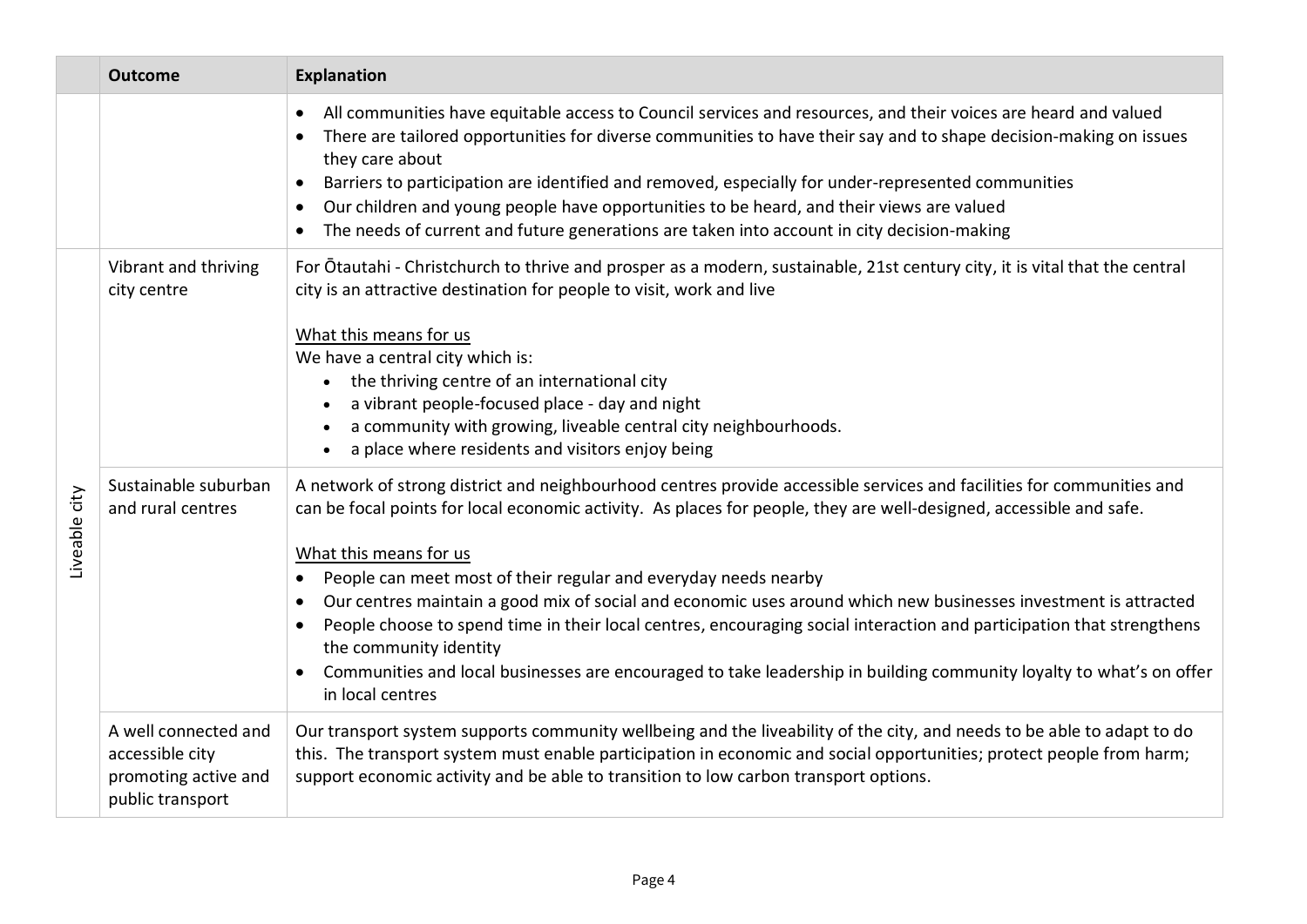| <b>Outcome</b>                                           | <b>Explanation</b>                                                                                                                                                                                                                                                                                                                                                                                                                                                                       |
|----------------------------------------------------------|------------------------------------------------------------------------------------------------------------------------------------------------------------------------------------------------------------------------------------------------------------------------------------------------------------------------------------------------------------------------------------------------------------------------------------------------------------------------------------------|
|                                                          | Active and public transport modes benefit Otautahi - Christchurch through reduced congestion and energy dependence,<br>reducing demand for new roads and parking, and enhanced health and wellbeing through increased physical activity and<br>greater social interaction.<br>What this means for us                                                                                                                                                                                     |
|                                                          | Our transport network is reliable, safe and agile – able to adapt to and accommodate technological change, plus<br>different and changing types of transport                                                                                                                                                                                                                                                                                                                             |
|                                                          | An increased proportion of journeys are made by active, public, or shared transport<br>$\bullet$                                                                                                                                                                                                                                                                                                                                                                                         |
|                                                          | Residents have equitable access to public transport and cycleways across the city<br>$\bullet$                                                                                                                                                                                                                                                                                                                                                                                           |
|                                                          | Everyone can more safely move around the city<br>$\bullet$<br>C02 emissions from transport are reduced                                                                                                                                                                                                                                                                                                                                                                                   |
| Sufficient supply and<br>access to a range of<br>housing | Housing is a key building block for individual and community wellbeing. Well-designed, maintained and located housing<br>will improve social, economic, environmental and cultural wellbeing in the city. The Council recognises that access to<br>good quality housing is a basic human right.                                                                                                                                                                                          |
|                                                          | What this means for us<br>The city has a housing supply that can meet the diverse needs of current and future residents<br>$\bullet$<br>New and existing homes are secure, accessible, safe, efficient and healthy and include affordable options.<br>Well-designed homes and neighbourhoods provide a high quality of life for residents.                                                                                                                                               |
| 21st century garden<br>city we are proud to<br>live in   | Otautahi - Christchurch has a proud history as New Zealand's Garden City. In the 21st century we are finding new ways<br>to express this identity, as our regeneration produces new greenspaces and we explore more sustainable approaches to<br>city living. Having good access to nature and greenspaces provides many benefits. Maintaining access to gardens, parks,<br>trees and open spaces is becoming more important as we accommodate more people and businesses in less space. |
|                                                          | What this means for us                                                                                                                                                                                                                                                                                                                                                                                                                                                                   |
|                                                          | The community values and actively cares for our greenspaces, which in-turn provide many benefits to the<br>$\bullet$<br>community.                                                                                                                                                                                                                                                                                                                                                       |
|                                                          | Opportunities for growing and gathering food, community gardening, and buying locally are available to our<br>communities                                                                                                                                                                                                                                                                                                                                                                |
|                                                          | Our homes, neighbourhoods and commercial areas incorporate vegetation and open spaces.<br>$\bullet$                                                                                                                                                                                                                                                                                                                                                                                      |
|                                                          | People have equitable access to open and green spaces across the city and district<br>$\bullet$                                                                                                                                                                                                                                                                                                                                                                                          |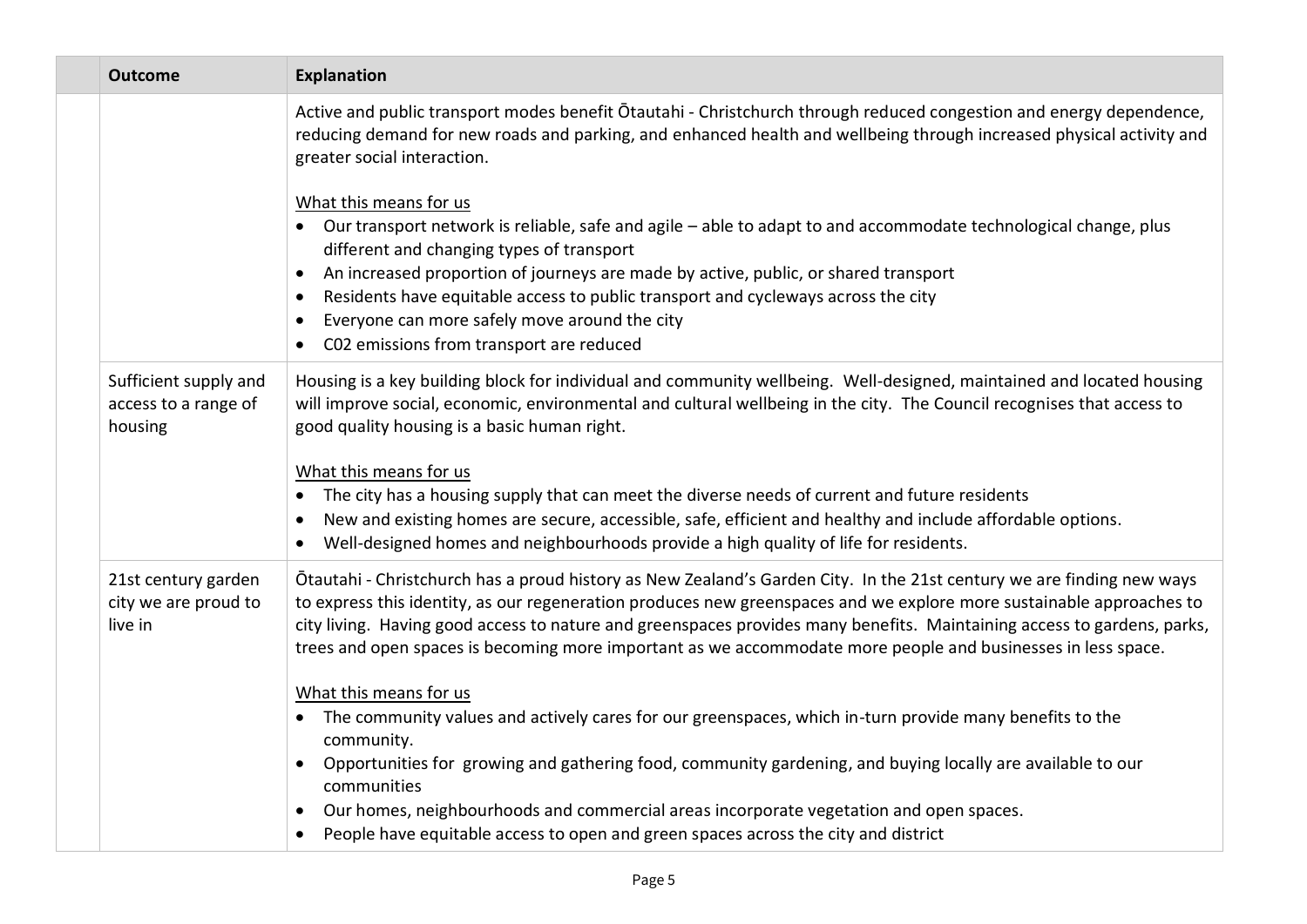|                     | <b>Outcome</b>                                                                                 | <b>Explanation</b>                                                                                                                                                                                                                                                                                                                                                                                                                                                                                                                                                                                                                                                                                                                                                                                                                                                                                       |
|---------------------|------------------------------------------------------------------------------------------------|----------------------------------------------------------------------------------------------------------------------------------------------------------------------------------------------------------------------------------------------------------------------------------------------------------------------------------------------------------------------------------------------------------------------------------------------------------------------------------------------------------------------------------------------------------------------------------------------------------------------------------------------------------------------------------------------------------------------------------------------------------------------------------------------------------------------------------------------------------------------------------------------------------|
| Healthy environment | Healthy water bodies                                                                           | Water is a taonga, of fundamental importance to the life of the community and crucial to the health of the environment<br>in which the community lives. The health of our water will be a key factor in setting the course for our environmental,<br>social, cultural and economic wellbeing, now and into the future. Healthy water, from the source to the sea, is of critical<br>importance to Ngāi Tahu, fundamental for the sustenance of Ngāi Tahu culture and spirituality. Water is woven deep<br>into the Ngai Tahu identity.<br>What this means for us<br>Water is cared for in a sustainable and integrated way and in partnership with Papatipu Rūnanga and Te Rūnanga o<br>Ngāi Tahu, in line with the principle of kaitiakitanga<br>Water quality and ecosystems are protected and enhanced<br>An increasing proportion of our waterways support mahinga kai                               |
|                     | High-quality drinking<br>water                                                                 | Access to clean drinking water is fundamental to wellbeing - everyone needs to have access to clean water that is safe to<br>drink. The long-term impacts of climate change are likely to affect the availability of water and demand on public water<br>supplies. This is directly in line with the healthy water outcome and Papatipu Rūnanga Ngāi Tahu are committed to<br>providing high quality drinking water to all communities.<br>What this means for us:<br>. The Council aims to deliver safe drinking water to its residents without the need for residual disinfection such as<br>chlorination<br>• Our high-quality drinking water is used appropriately, to ensure the long-term availability of existing water sources<br>• We protect our high quality groundwater supplies from potential sources of contamination<br>• Christchurch residents value their high quality drinking water |
|                     | Unique landscapes<br>and indigenous<br>biodiversity are<br>valued and<br>stewardship exercised | The city and district have unique environments and habitats that are nationally, internationally and culturally significant.<br>The Resource Management Act entrusts us with responsibilities to maintain and protect our unique landscapes and<br>indigenous biodiversity.<br>The natural environment is important to both physical and psychological wellbeing, so actions that promote and protect<br>our environment also support wellbeing. In turn, people and communities with strong wellbeing also tend to be<br>environmentally responsible in their behaviour. We support community ownership of and action to protect their local<br>environment.                                                                                                                                                                                                                                            |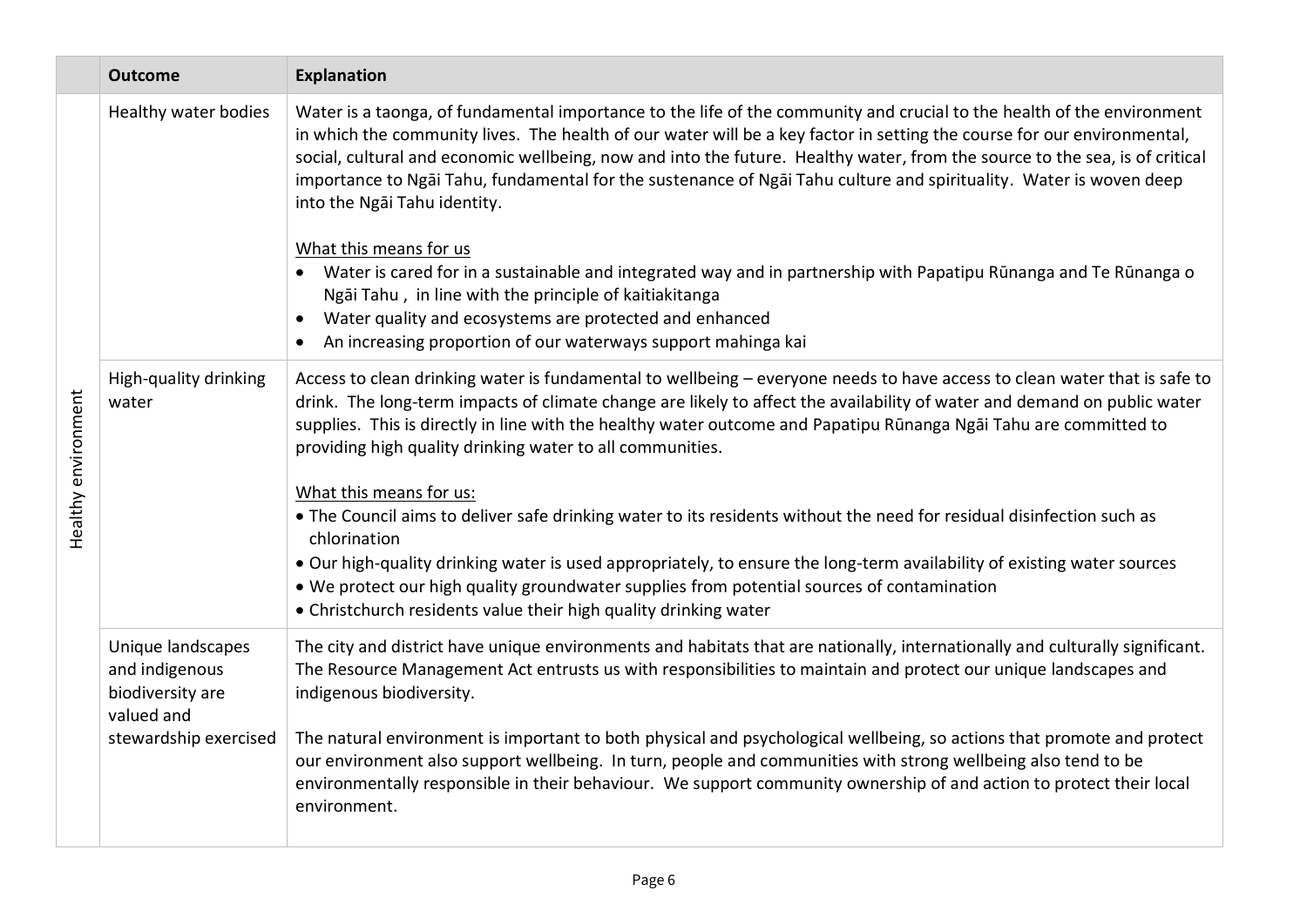|                    | <b>Outcome</b>                                          | <b>Explanation</b>                                                                                                                                                                                                                                                                                                                                                                                                                                                                                                                                                                |
|--------------------|---------------------------------------------------------|-----------------------------------------------------------------------------------------------------------------------------------------------------------------------------------------------------------------------------------------------------------------------------------------------------------------------------------------------------------------------------------------------------------------------------------------------------------------------------------------------------------------------------------------------------------------------------------|
|                    |                                                         | What this means for us:<br>• We exercise kaitiakitanga / stewardship in ensuring that our unique landscapes and indigenous biodiversity are<br>protected and enhanced for future generations<br>Mana whenua maintain their association with landscapes and places that are important to them<br>People feel a connection with, and responsibility towards the natural environment                                                                                                                                                                                                 |
|                    | Sustainable use of<br>resources and<br>minimising waste | The environment provides us with resources such as fresh air, clean water, food and materials that sustain our<br>communities and economy. Each person and organisation has a duty of care, to be kaitiaki / guardians - to use resource<br>responsibly to ensure our current and future wellbeing. In 2019 the Council declared a climate and ecological emergency<br>and following scientific advice and community feedback, set a target of being carbon neutral as a city by 2045. The<br>Council aims to reach net zero greenhouse gas emissions as an organisation by 2030. |
|                    |                                                         | Waste is a significant issue because it places growing demand on natural resources, while litter and pollution can harm<br>life. Creating a circular economy is vital, so resources can continue to provide benefits in a closed loop waste-free<br>system.<br>What this means for us<br>Each person and organisation acts to reduce their impacts on the environment and minimise greenhouse gas<br>emissions and waste.<br>Otautahi - Christchurch will actively work towards being carbon neutral by 2045 and the Council will work towards<br>net zero emissions by 2030.     |
|                    |                                                         | Waste in all its forms will be avoided, reduced, reused and recycled or composted.                                                                                                                                                                                                                                                                                                                                                                                                                                                                                                |
|                    | Great place for<br>people, business and<br>investment   | A city which can attract minor and major economic activities and investments will be able to offer quality employment<br>opportunities with emphasis on sustainable, long-term practices, and overall a better quality of life for its residents.                                                                                                                                                                                                                                                                                                                                 |
| Prosperous Economy |                                                         | Sustainable economic development will help the city thrive and ensure this is a great place both for current and future<br>generations. Papatipu Rūnanga Ngāi Tahu have long been committed to an intergenerational approach, setting goals<br>based on the wellbeing of future generations. This is captured in the Te Rūnanga o Ngāi Tahu mission statement, mō<br>tātou, ā, mō kā uri ā muri ake nei - for us and our children after us.                                                                                                                                       |
|                    |                                                         | We know that we will encounter future challenges and our ability to adapt and respond to these changes in a positive<br>and constructive way will be critically important for our future prosperity.                                                                                                                                                                                                                                                                                                                                                                              |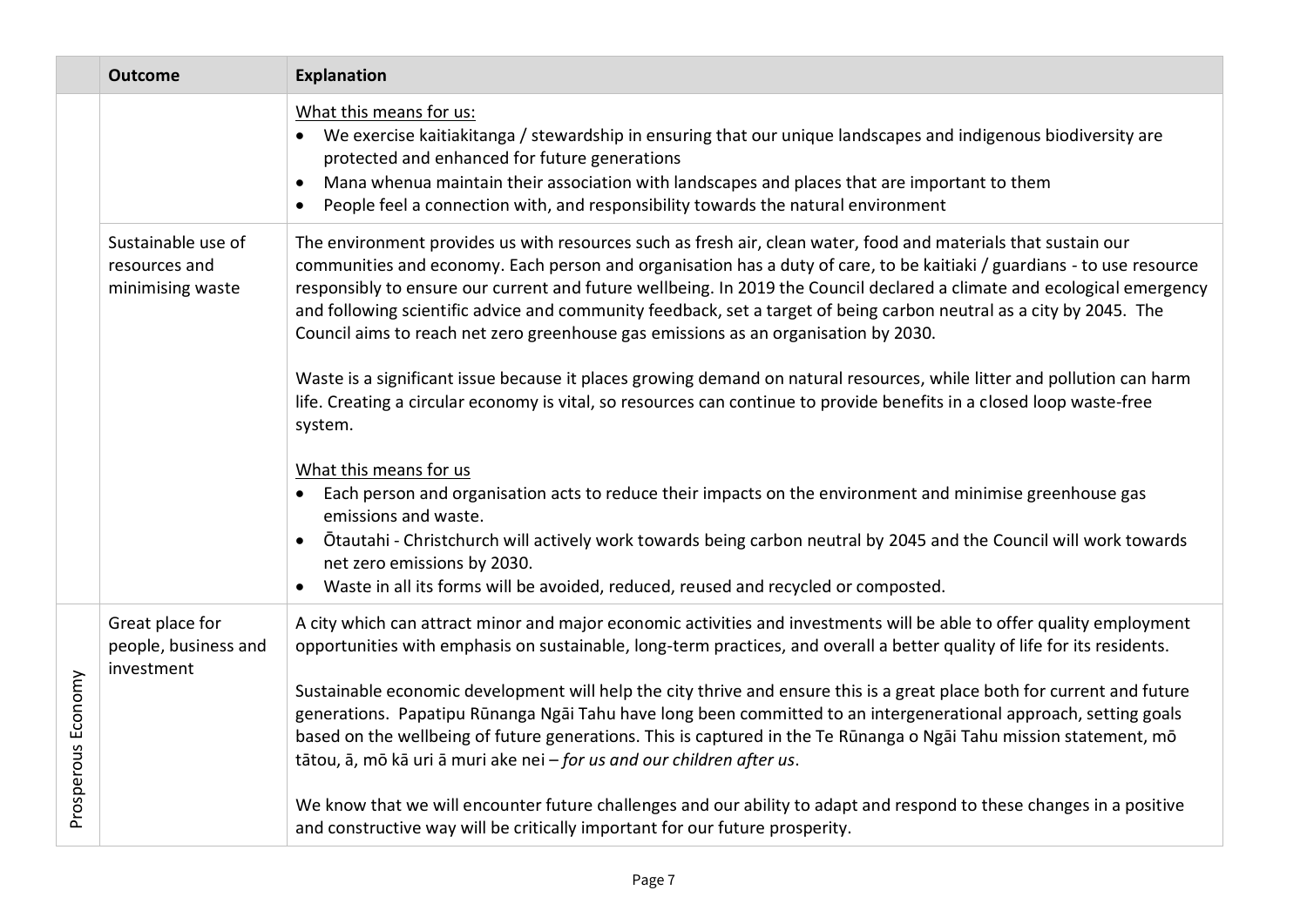| <b>Outcome</b>                                                  | <b>Explanation</b>                                                                                                                                                                                                                                                                                                                                                                                                                                                                                                                                                                                                                                                                                                                                                                                                                                                                                                                                                                                                                                                                                                                                                                                                                                                                                                                                                                    |
|-----------------------------------------------------------------|---------------------------------------------------------------------------------------------------------------------------------------------------------------------------------------------------------------------------------------------------------------------------------------------------------------------------------------------------------------------------------------------------------------------------------------------------------------------------------------------------------------------------------------------------------------------------------------------------------------------------------------------------------------------------------------------------------------------------------------------------------------------------------------------------------------------------------------------------------------------------------------------------------------------------------------------------------------------------------------------------------------------------------------------------------------------------------------------------------------------------------------------------------------------------------------------------------------------------------------------------------------------------------------------------------------------------------------------------------------------------------------|
|                                                                 | What this means for us<br>Ōtautahi - Christchurch is regarded nationally and globally as a city that attracts people to do business, invest, study<br>and live here<br>Local businesses build the economic, social and environmental competitiveness of our city, delivering quality jobs and<br>careers<br>Our residents have access to an ideal balance between lifestyle and opportunity<br>$\bullet$<br>We value and encourage lifelong learning and skills development                                                                                                                                                                                                                                                                                                                                                                                                                                                                                                                                                                                                                                                                                                                                                                                                                                                                                                           |
| Inclusive, equitable<br>economy with broad-<br>based prosperity | A broad and inclusive economy unlocks the growth potential of disadvantaged communities and ensures everyone can<br>share in the city's prosperity. Stressors and challenges, such as rapid technological change and the impacts of a changing<br>climate, may exacerbate existing inequalities.<br>What this means for us<br>Productive, sustainable growth improves the living standards and wellbeing of everyone in the community<br>Inequality in the city is reduced<br>$\bullet$                                                                                                                                                                                                                                                                                                                                                                                                                                                                                                                                                                                                                                                                                                                                                                                                                                                                                               |
| A productive,<br>adaptive and resilient<br>economic base        | Economic wellbeing helps us to achieve improvements in our overall wellbeing. Otautahi - Christchurch is part-way<br>through an important period of change following the earthquake sequence and how we continue to adapt to this period<br>of change will be important to our future prosperity. Otautahi - Christchurch has relatively low productivity by most<br>measures and compared with cities like Auckland and Wellington.<br>We have experienced unique challenges that we must learn from and share the knowledge gained. We know that we will<br>face future challenges as well as having to adapt to ongoing stressors, such as an ageing population, rapid technological<br>change and the challenges of climate change.<br>A productive, adaptive and resilient economy is important to Papatipu Rūnanga Ngāi Tahu. Ngāi Tahu are a resilient<br>people with a proud history of commercial activity and trade. This has developed since the Treaty settlements into<br>substantial financial and commercial operations that annually contribute over \$200 million to the South Island economy<br>and provides the financial support for the tribe's intergenerational journey.<br>What this means for us<br>We improve our share of the national economy<br>The city economy is prepared for and can respond to ongoing stressors and future challenges<br>$\bullet$ |